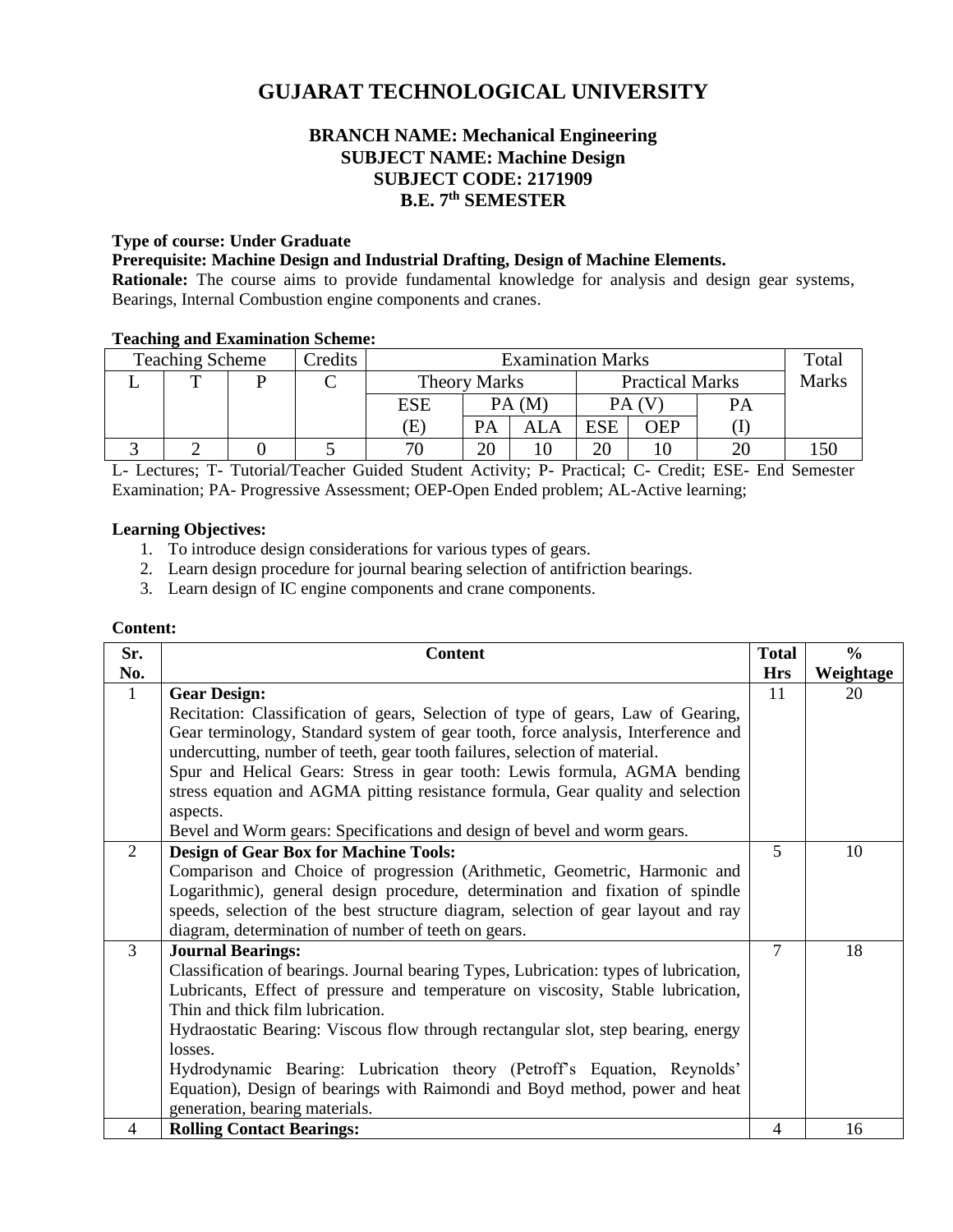|   | Classification, Static load carrying capacity, Stribeck's equation, Dynamic load<br>carrying capacity, Equivalent bearing load, Load-Life relation, Selection of bearing<br>life, Load factor, Selection of bearing from catalogue, Design for cyclic loads and<br>speeds, Bearing with probability of survival other than 90%, Selection of taper<br>roller bearing, Bearing failure, Lubrication of rolling contact bearing. |   |    |
|---|--------------------------------------------------------------------------------------------------------------------------------------------------------------------------------------------------------------------------------------------------------------------------------------------------------------------------------------------------------------------------------------------------------------------------------|---|----|
| 5 | <b>IC Engine Components:</b>                                                                                                                                                                                                                                                                                                                                                                                                   | 9 | 20 |
|   | Design of cylinder and Cylinder head, Design of piston, Design of connecting rod,                                                                                                                                                                                                                                                                                                                                              |   |    |
|   | Design of crankshaft and Design of valve-gear mechanism.                                                                                                                                                                                                                                                                                                                                                                       |   |    |
| 6 | <b>Design of Cranes:</b>                                                                                                                                                                                                                                                                                                                                                                                                       | 8 | 16 |
|   | Basic objectives of material handling system, Types of load, Classification and                                                                                                                                                                                                                                                                                                                                                |   |    |
|   | application of various Material handling equipment, Basic principles in selection                                                                                                                                                                                                                                                                                                                                              |   |    |
|   | of material handling system, Classification of cranes, Stress analysis and selection                                                                                                                                                                                                                                                                                                                                           |   |    |
|   | of Hooke (IS 15560, 2005), Pulley System (hoisting tackle analysis), Steel Wire                                                                                                                                                                                                                                                                                                                                                |   |    |
|   | ropes: Classification and coding, stress analysis and selection, Design of Sheave                                                                                                                                                                                                                                                                                                                                              |   |    |
|   | and drums.                                                                                                                                                                                                                                                                                                                                                                                                                     |   |    |

## **Note: Use of Design data book should be permitted during the examination.**

#### **Suggested Specification table with Marks (Theory):**

| ---<br><b>Distribution of Theory Marks</b> |              |                |                |         |                   |  |  |
|--------------------------------------------|--------------|----------------|----------------|---------|-------------------|--|--|
| <b>R</b> Level                             | <b>Level</b> | <b>A</b> Level | <b>N</b> Level | E Level | $\mathbb C$ Level |  |  |
| 10                                         |              |                |                | 10      |                   |  |  |

#### **Legends: R: Remembrance; U: Understanding; A: Application, N: Analyze and E: Evaluate C: Create and above Levels (Revised Bloom's Taxonomy)**

Note: This specification table shall be treated as a general guideline for students and teachers. The actual distribution of marks in the question paper may vary slightly from above table.

### **Reference Books:**

- 1. R L Norton, Machine Design An Introduction, Pearson.
- 2. R G Budynas, and K J Nisbett, Shigley's Mechanical Engineering Design, McGraw-Hill
- 3. V B Bhandari, Design of Machine Elements, 3/e, McGraw Hill.
- 4. V B Bhandari, Machine Design Databook, McGraw Hill.
- 5. R C Juvinall, Fundamentals of Machine Component Design, 4/e, Wiley.
- 6. P C Gope, Machine Design: Fundamentals and Applications, 1/e PHI.
- 7. K Hoga, B Dondlinger, Vehicular Engine Design, Springer.

#### **Course Outcome:**

After learning the course the students should be able to:

- Design gears of various types.
- Design gearboxes for machine tools.
- Design journal bearing and select antifriction bearing for state application.
- Design IC engine components and crane parts.

#### **List of Tutorials:**

- 1. Design of Spur Gears.
- 2. Design of Helical Gears.
- 3. Design of Bevel Gear.
- 4. Design of Worm gear.
- 5. Design of Gearbox.
- 6. Design of Journal Bearing.
- 7. Selection of Rolling Contact bearing.
- 8. Design of IC engine components.
- 9. Design of Crane components.